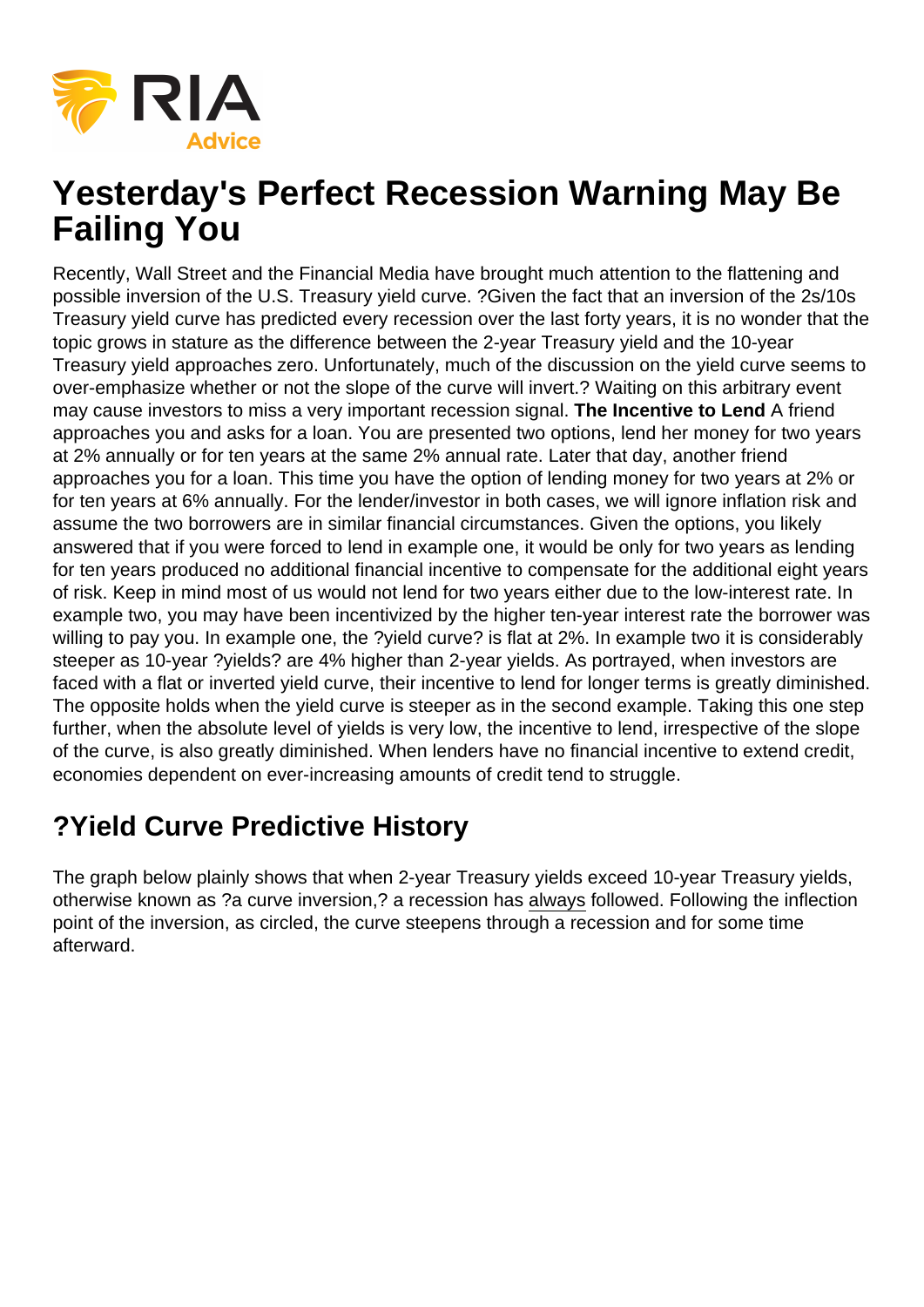

Courtesy St. Louis Federal Reserve Given the curve is approaching the inversion point (black line), this compelling evidence is supposed to convince us that the odds of a recession are currently increasing but, and this is important, a recession is not a foregone conclusion yet. **While a solid argument based on history, it rests on the theory that there will not be a recession unless 10-year yields drop below 2-year yields (black horizontal line in the graph).** There is another significant trend in the graph, which has gone largely unrecognized. The table below shows the

| lowest readings of the 2s/10s curve occurrin |             | <b>Yield Curve Max.</b> | is the point      |
|----------------------------------------------|-------------|-------------------------|-------------------|
|                                              | Date        | <b>Inversion</b>        |                   |
|                                              | $May-80$    | $-2.14$                 |                   |
|                                              | August-81   | $-1.35$                 |                   |
|                                              | March-89    | $-0.32$                 |                   |
|                                              | April-00    | $-0.41$                 |                   |
|                                              | November-06 | $-0.11$                 |                   |
| of movimum ourse inversion for each ovale    |             |                         | $\Lambda$ o oboun |

of maximum curve inversion for each cycle. **As shown**, the state of maximum curve inversion for each cycle.

the magnitude of the greatest yield curve inversion has steadily declined in each of the past five pre-recession episodes.

## **Increasing Debt Burden and Tight Lending Conditions**

The graph below compares total domestic Debt and GDP.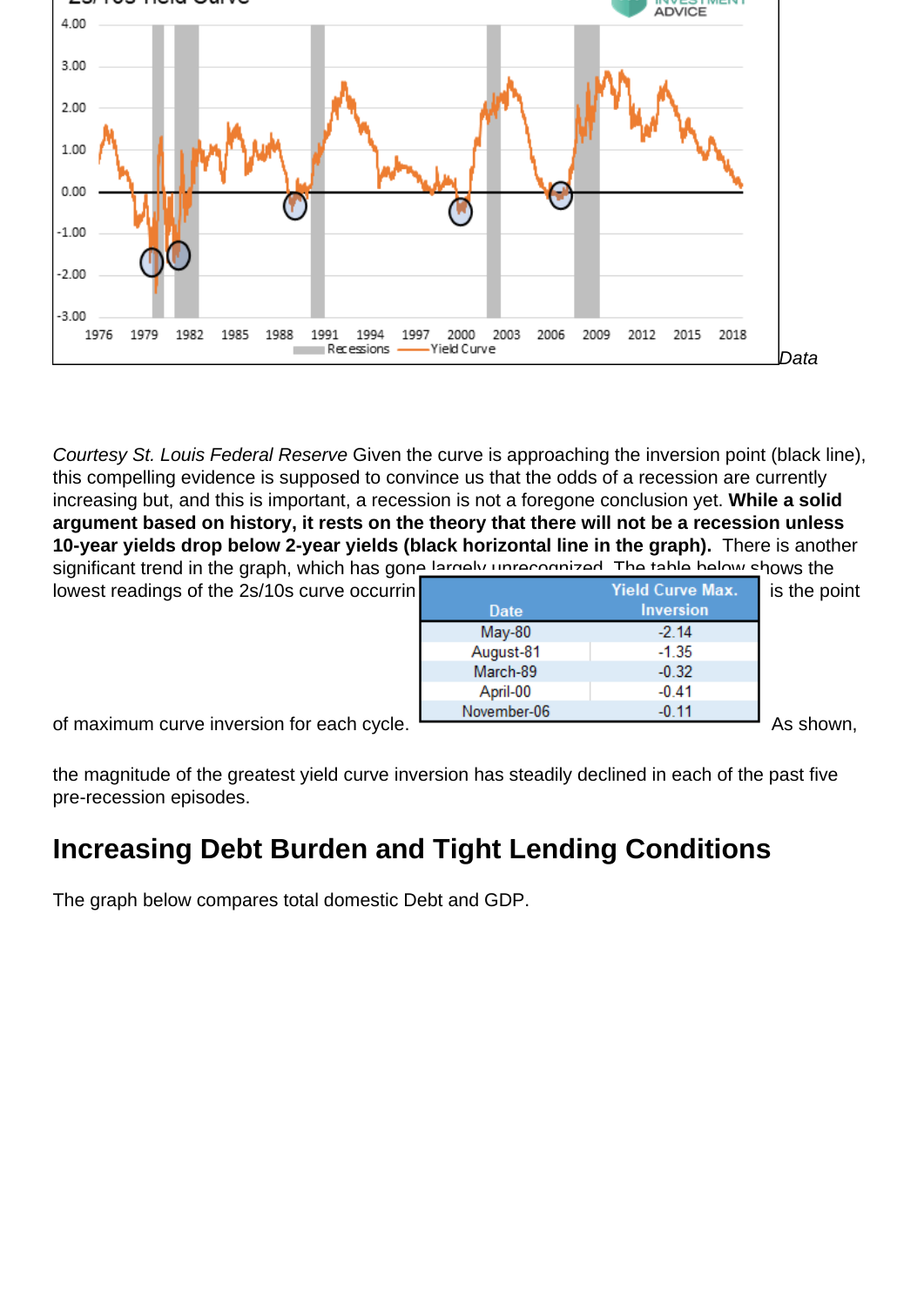

Courtesy St. Louis Federal Reserve and Bloomberg The graph highlights that debt is growing faster than GDP, with GDP representing our collective ability to service repay our debt. In this situation, it takes increasingly greater amounts of debt and lower interest rates to service the existing debt as well as generate new economic activity. With this troubling dynamic in mind, think back to the two lending propositions we presented earlier. As the yield curve flattens and, by default, lenders are less likely to lend money and economic activity so dependent on that lending activity, slows. If you accept that line of reasoning, then you must also agree that economies with larger debt burdens are more sensitive to a tightening of financial conditions. Taking it one step further, the amount of inversion required to generate a recession in such a scenario also declines. **Might we now be at the point where inversion is not required, and a flat enough yield curve will hamper borrowing and stymie economic activity?**

## **Summary**

Based on history, one may deduce that if the curve were to steepen from this point, the odds of a recession decline. We strongly disagree. Given the incremental debt accumulation that has occurred as compared to the accumulation before those five prior episodes, financial conditions have more than likely already tightened enough to induce a recession. The recent steepening of the curve, which might be misinterpreted as a relief, is a flashing red signal that a recession is still very much possible. For those of you that are stubborn and waiting on the curve to go to zero to sound the recession warnings, we share the graph below, courtesy of Crescat Capital LLC.